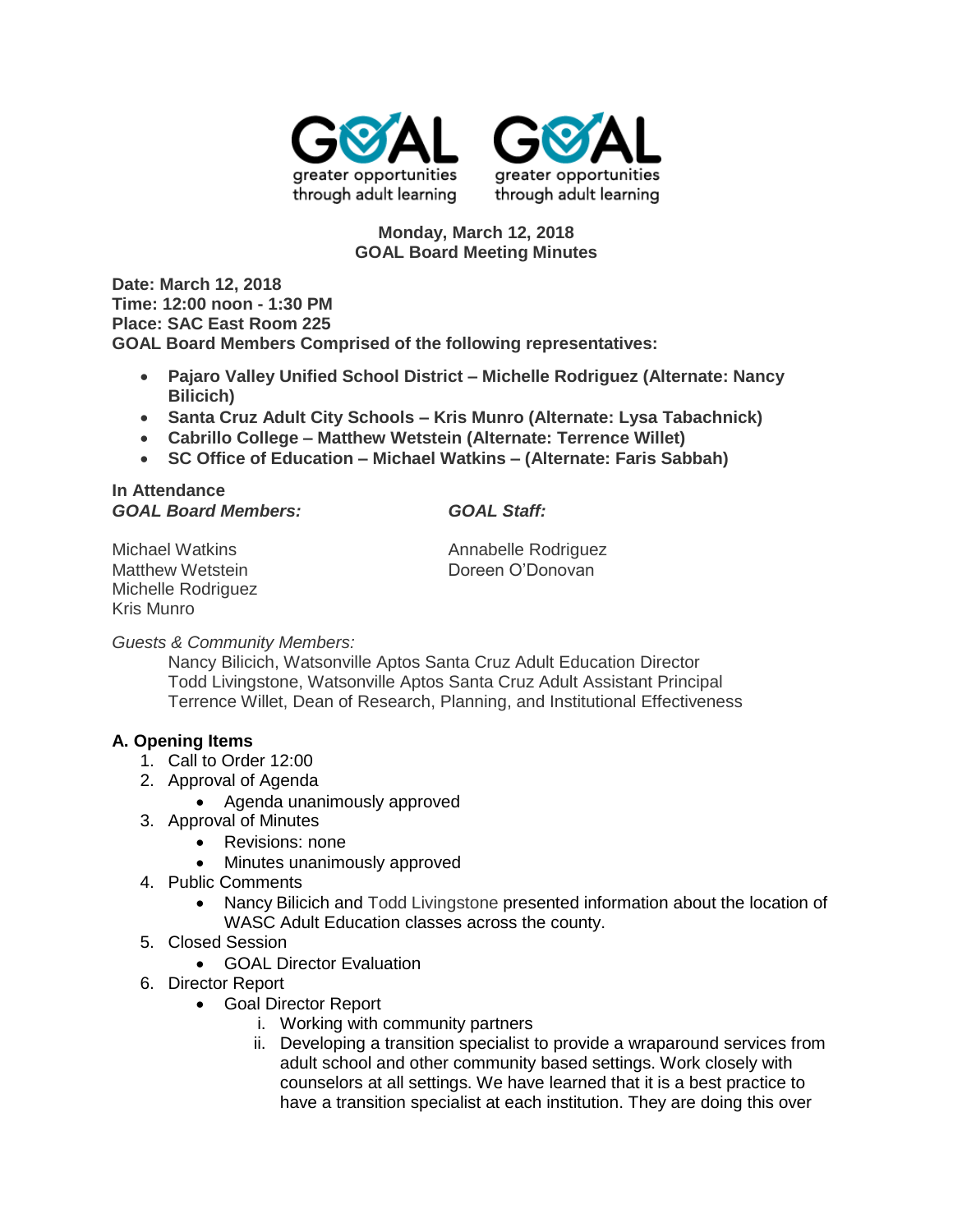the hill. Those folks meet to coordinate. Annabelle has been looking at job descriptions and discussing the position with the Cabrillo Human Resource departments. Matt recommends adding a bullet – interacts with a broad number of community organizations. There is funding available for one position in the current budget year.

- iii. Board membmers were given binders that include the agenda and assoicatited documents as well as other planning documents provided to prepare for the Board Retreat. The board members would like to keep the binders before the meetings.
	- 1. The adult school is entering reliable data into CASAS. We will be providing this data in the future as well.
	- 2. The enrollment management system doesn't load data into CASAS.
	- 3. There is some CTE data in CASAS and the adult school is gathering additional information as well.
	- 4. Immigration framework what other information should we measure outcomes of the work done in the community.
- 7. Presentation
	- Consortia Fiscal Administrative Declaration (CFAD) 12:55
		- i. The state is providing a 4.1% COLA increase. This is the first year in three years that a COLA was given. The board has the opportunity to decide where those funds are spent.
		- ii. The funding split must be decided on before the May  $2^{nd}$  deadline. It must be voted on the April meeting.
		- iii. Annabelle reviewed the scenarios for disbursing the additional COLA funding.
			- 1. There is a math error in the slides. #2 #3 #4 #5 should show no change in funding for Cabrillo.
			- 2. Michelle noted that COAL is usually allocated to staff. Here actual increase for staff (on the table in negotiation) is an increase of 8%. Her concern is that we are asking PVUSD to continue with the same staff costs and not receive the available funds. Health and welfare costs alone were 5.8% increase. She feels it is a disurve to the program and PVUSD the COLA. If we were recieinving additional funds, not COLA she wouldn't have a problem expending to other partners. They have working through the transition to bring in the north county staff and would hate to go back. She has \$40,000 left from AEBG funds to pay for north county. She has been instructed by her board not to use PVUSD general funds to fund North County.
			- 3. Michale Watkins noted that he has been vocal about expeanding services to north County, that said he things there is not enough time to do senerios #3, #4 ad #5 off the table. He is still an advocate for it, but we can look at it next hear. PVUSD employees make a minium of 18 hours to get full benefits of \$31,000. The board might have to take this up at some point in time. Michael suggested that if PVUSD doesn't receive additional funds, then they will have to cut programming. Michelle
			- 4. Kris shared professional devleoment pathways from adults, to adult ed to Cabrillo. Adult Ed had systems for active professional development and that was a plus that Santa Cruz couldn't provide.